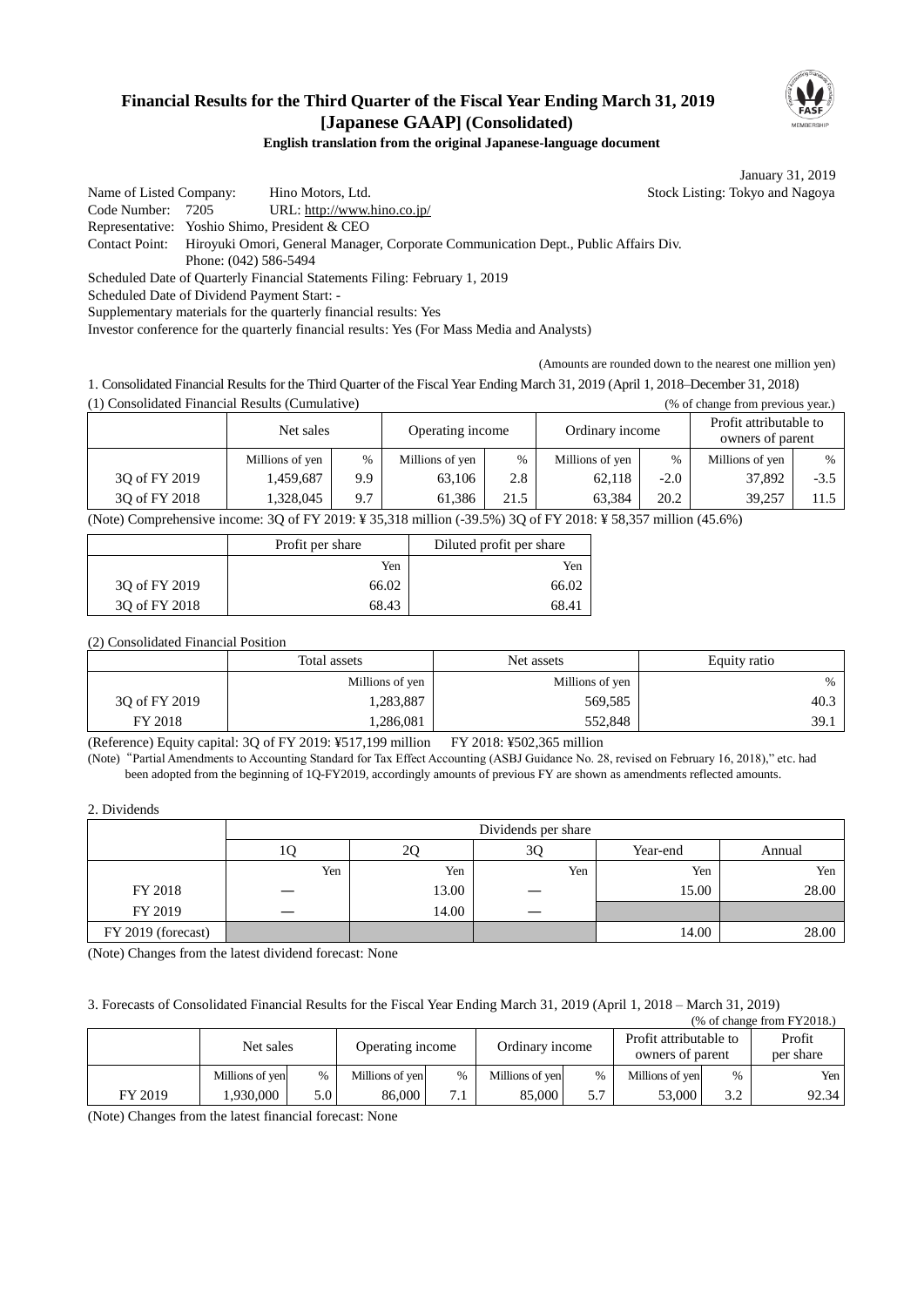\*Notes

- (1) Changes in significant subsidiaries (changes of specified subsidiaries resulting in changes in scope of consolidation) during the current term: None
- (2) Application of the accounting procedures for producing quarterly consolidated financial statements: None

(3) Changes in accounting policies, accounting estimates and restatements:

| 1) Changes in accounting policies due to revisions of accounting standards: None |      |
|----------------------------------------------------------------------------------|------|
| 2) Changes in accounting policies due to reasons other than above 1:             | None |
| 3) Changes in accounting estimates:                                              | None |

- 4) Restatements: None
- (4) Number of outstanding shares (common stock)
- 1) Number of outstanding shares (including treasury stock) at end of term
- 2) Number of treasury stock at end of term

| OCK)          |                    |               |                    |
|---------------|--------------------|---------------|--------------------|
| 3Q of FY 2019 | 574,580,850 shares | FY 2018       | 574,580,850 shares |
| 3Q of FY 2019 | $601,213$ shares   | FY 2018       | 713,542 shares     |
| 3Q of FY 2019 | 573,962,708 shares | 30 of FY 2018 | 573,724,126 shares |

3) Average number of shares (quarterly consolidated cumulative period)

\*Summary of financial results is out of scope of audit.

\*Statement regarding the proper use of financial forecasts and other remarks

 Descriptions regarding the future, including the financial projections contained in this report, are based on certain assumptions currently available to the Company, which are, at the discretion of the Company, deemed reasonable, and the Company gives no guarantees that it will achieve these results. In addition, actual financial results may significantly vary due to various factors.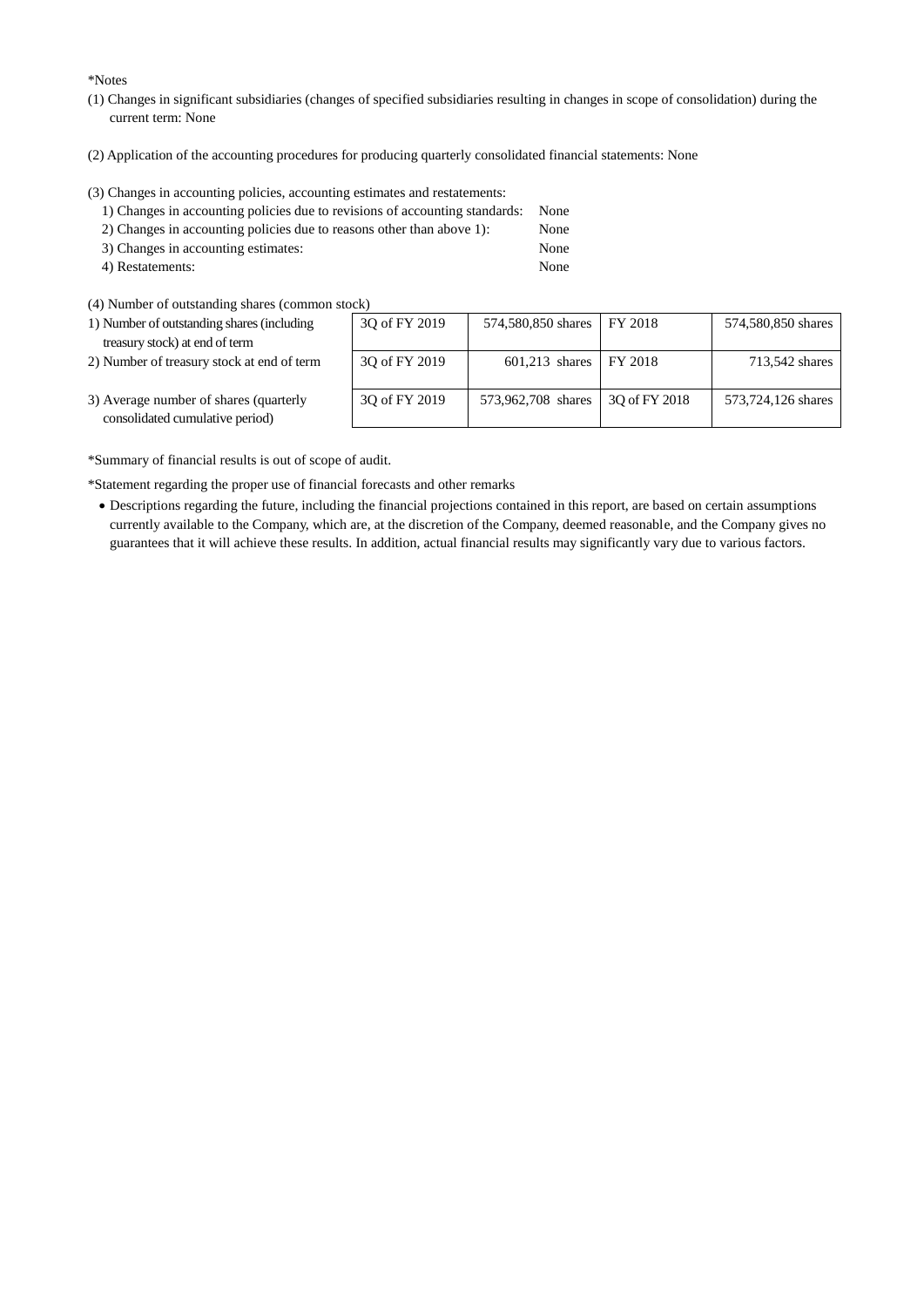## Appendix

# Table of contents of the appendix

| (2) Quarterly Consolidated Statements of Income and Quarterly Consolidated Statements of Comprehensive |
|--------------------------------------------------------------------------------------------------------|
|                                                                                                        |
|                                                                                                        |
|                                                                                                        |
|                                                                                                        |
|                                                                                                        |
|                                                                                                        |
|                                                                                                        |
|                                                                                                        |
|                                                                                                        |
|                                                                                                        |
|                                                                                                        |
|                                                                                                        |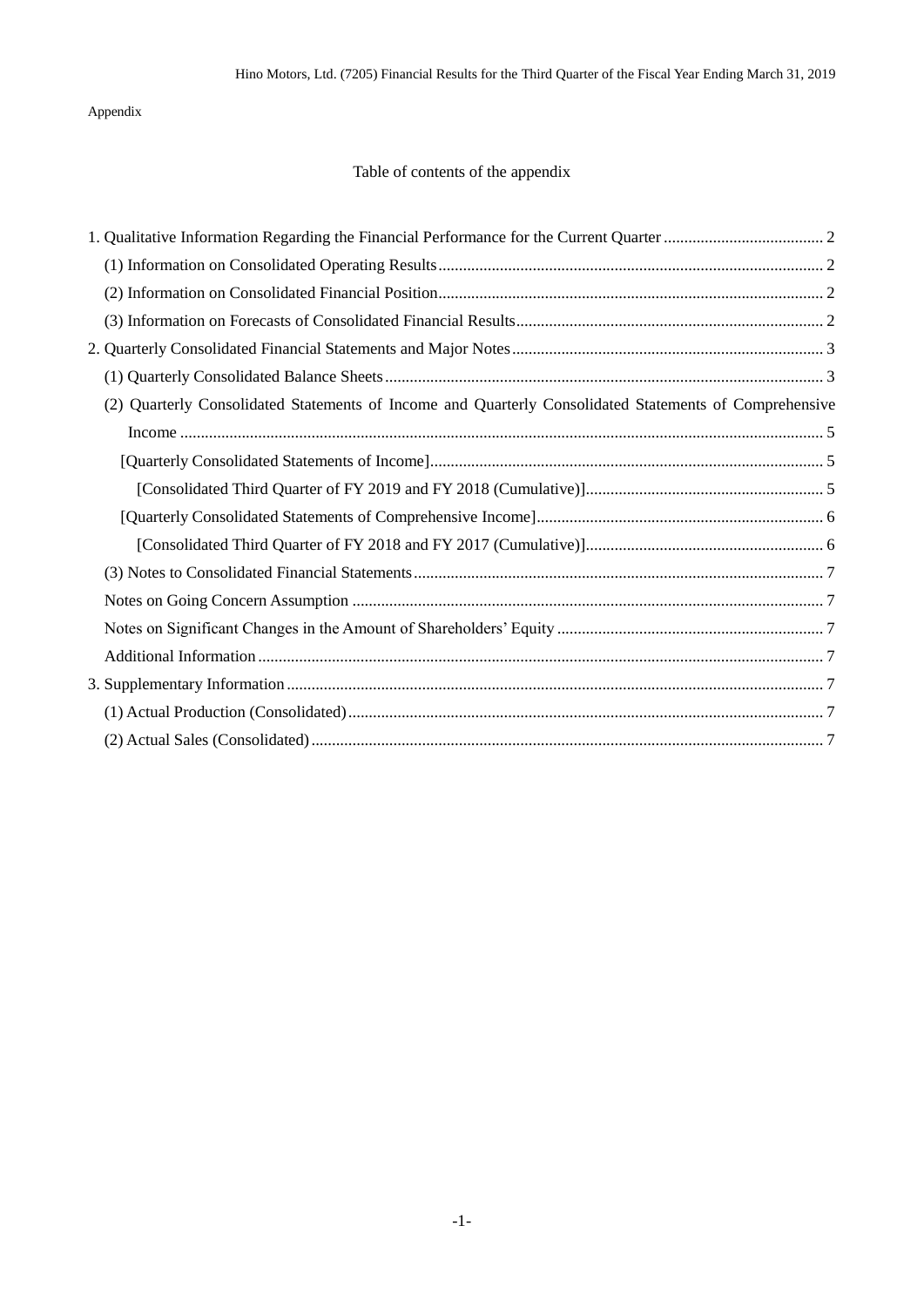## <span id="page-3-1"></span><span id="page-3-0"></span>**1. Qualitative Information Regarding the Financial Performance for the Current Quarter (1) Information on Consolidated Operating Results**

As for the Japanese domestic truck market during the current third quarter (nine months), the demand for cargo trucks remained healthy, and the demand for construction trucks was recovering, but the total demand for heavy- and medium-duty trucks was nearly unchanged from the previous year, that is, 66.0 thousand units, down 0.1 thousand units (-0.1%) compared to the same quarter in the previous year. On the other hand, the total demand for light-duty truck increased to 78.5 thousand units by 3.3 thousand units (4.3%) compared to the same quarter in the previous year.

As for Japanese domestic sales, as a result of sales activities implemented in a concerted effort in our consolidated group, the total sales volume of trucks and buses increased to 51.7 thousand units by 3.8 thousand units (7.9%) compared to the same quarter in the previous year.

As for overseas sales, thanks to the favorable sales in Asia and North America, etc., sales volume of trucks and buses increased to 100.9 thousand units by 14.2 thousand units (16.4%) compared to the same quarter in the previous year.

As a result of the above, total unit sales of Hino Brand trucks and buses increased to 152.6 thousand units by 18.0 thousand units (13.4%) compared to the same quarter in the previous year.

As for the volume of sales to Toyota Motor Corporation, mainly because of the increase of sales volume of loading vehicles, the total sales volume was nearly unchanged from the previous year, that is, 111.8 thousand units, up 1.0 thousand units (0.9%) compared to the same quarter in the previous year.

As a result of the above, net sales in the current third quarter were ¥1,459,687 million, which is an increase of ¥131,642 million (9.9%) as compared to the same quarter in the previous year. As for profit and loss, due mainly to an increase in the domestic and overseas unit sales, operating income was ¥63,106 million which is an increase of ¥1,720 million (2.8%) compared to the same quarter in the previous year, but due to the worsening of foreign exchange losses (gains), etc., ordinary income was ¥62,118 million, which is a decrease of ¥1,266 million (-2.0%) compared to the same quarter in the previous year. In addition, as there was gain on sales of investment securities in the same period of the previous year and the special costs of quality-related measures were additionally posted in the current term, profit attributable to owners of parent was ¥37,892 million which is a decrease of ¥1,364 million (-3.5%) compared to the same quarter in the previous year.

#### <span id="page-3-2"></span>**(2) Information on Consolidated Financial Position**

Total assets at the end of the third quarter decreased by ¥2,193 million to ¥1,283,887 million compared to the end of the previous consolidated fiscal year. This is mainly because inventories increased by ¥22,441 million while notes and accounts receivable - trade and investment securities declined ¥22,331 million and ¥6,404 million, respectively.

Liabilities decreased by ¥18,930 million to ¥714,302 million compared to the end of the previous consolidated fiscal year. This is mainly because interest-bearing debt augmented by ¥38,277 million, while notes and accounts payable - trade and income taxes payable dropped by ¥31,934 million and ¥7,544 million, respectively, and other liabilities, including accrued expenses, decreased.

Net assets increased by ¥16,736 million to ¥569,585 million compared to the end of the previous consolidated fiscal year. This is mainly because profit attributable to owners of parent of ¥37,892 million was recorded, although dividends from retained earnings of ¥16,647 million were paid.

### <span id="page-3-3"></span>**(3) Information on Forecasts of Consolidated Financial Results**

There is no revision to the previously announced forecast (Oct. 30, 2018).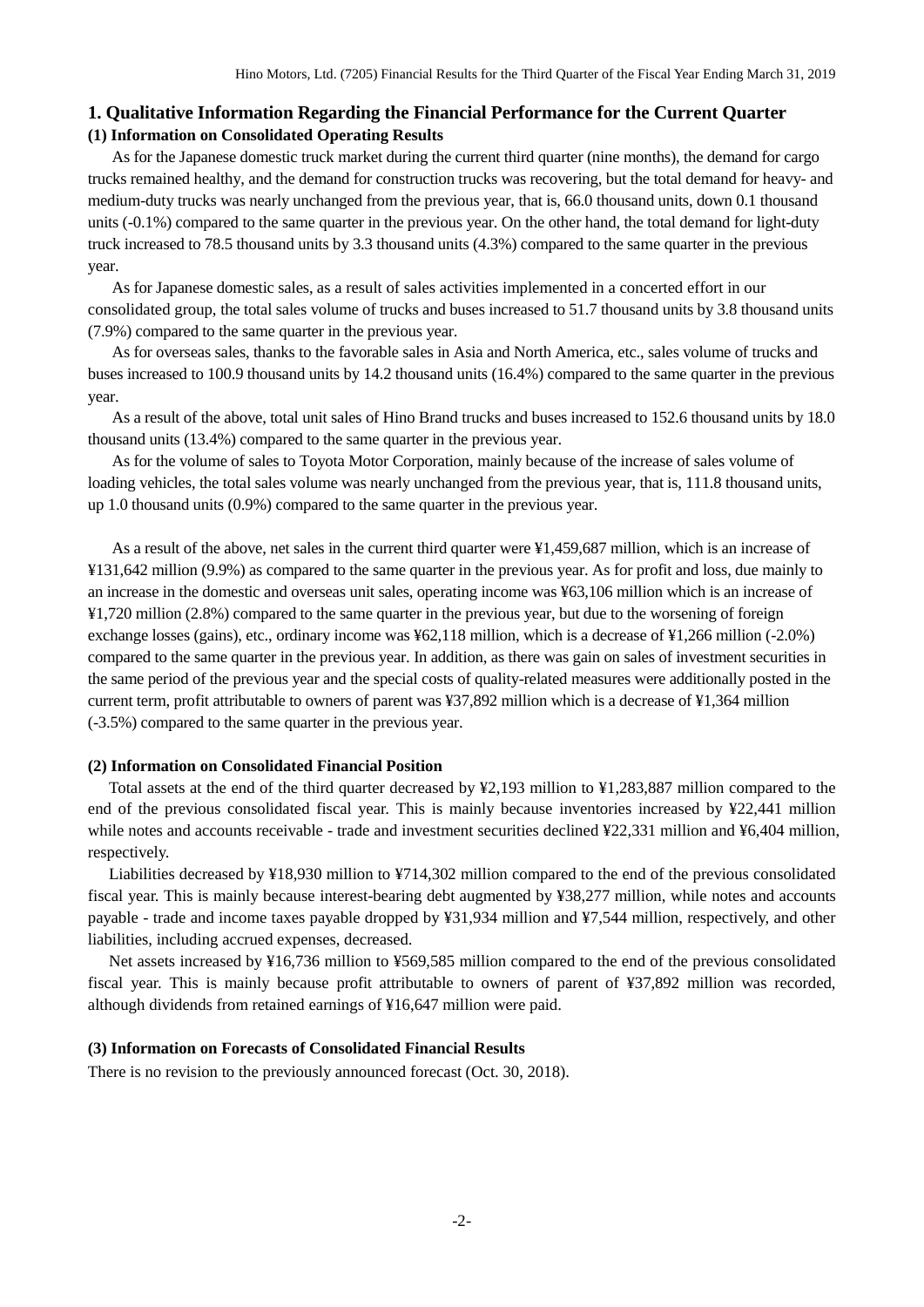# <span id="page-4-0"></span>**2.Quarterly Consolidated Financial Statements and Major Notes**

# <span id="page-4-1"></span>**(1) Quarterly Consolidated Balance Sheets**

|                                        |                        | (Millions of yen)         |
|----------------------------------------|------------------------|---------------------------|
|                                        | FY 2018                | Third Quarter of FY 2019  |
|                                        | (As of March 31, 2018) | (As of December 31, 2018) |
| Assets                                 |                        |                           |
| Current assets                         |                        |                           |
| Cash and deposits                      | 45,225                 | 42,607                    |
| Notes and accounts receivable - trade  | 342,804                | 320,473                   |
| Merchandise and finished goods         | 172,891                | 180,826                   |
| Work in process                        | 32,684                 | 39,154                    |
| Raw materials and supplies             | 36,940                 | 44,976                    |
| Others                                 | 56,120                 | 67,613                    |
| Allowance for doubtful accounts        | $-4,679$               | $-4,325$                  |
| Total current assets                   | 681,985                | 691,326                   |
| Non-current assets                     |                        |                           |
| Property, plant and equipment          |                        |                           |
| Buildings and structures, net          | 146,146                | 148,572                   |
| Machinery, equipment and vehicles, net | 106,284                | 94,278                    |
| Land                                   | 118,566                | 121,645                   |
| Others, net                            | 57,753                 | 58,984                    |
| Total property, plant and equipment    | 428,751                | 423,479                   |
| Intangible assets                      | 21,163                 | 20,653                    |
| Investments and other assets           |                        |                           |
| Investment securities                  | 118,504                | 112,100                   |
| Deferred tax assets                    | 29,260                 | 25,541                    |
| Others                                 | 9,223                  | 13,946                    |
| Allowance for doubtful accounts        | $-2,806$               | $-3,160$                  |
| Total investments and other assets     | 154,181                | 148,428                   |
| Total non-current assets               | 604,096                | 592,561                   |
| <b>Total assets</b>                    | 1,286,081              | 1,283,887                 |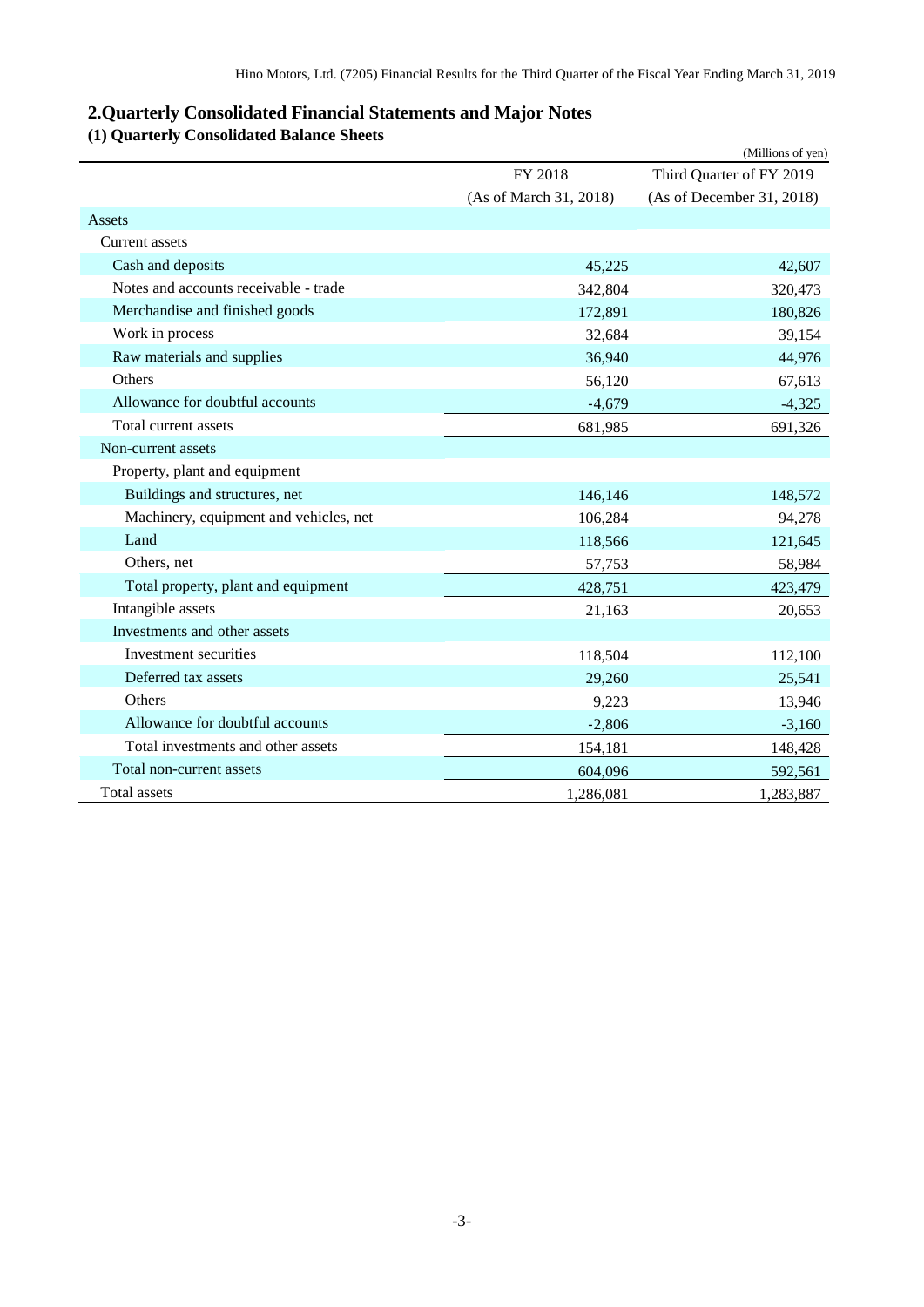|                                                       |                        | (Millions of yen)         |
|-------------------------------------------------------|------------------------|---------------------------|
|                                                       | FY 2018                | Third Quarter of FY 2019  |
|                                                       | (As of March 31, 2018) | (As of December 31, 2018) |
| Liabilities                                           |                        |                           |
| <b>Current liabilities</b>                            |                        |                           |
| Notes and accounts payable - trade                    | 307,013                | 275,078                   |
| Short-term loans payable                              | 154,020                | 194,998                   |
| Current portion of long-term loans payable            | 15,639                 | 6,000                     |
| Income taxes payable                                  | 12,828                 | 5,284                     |
| Provision for product warranties                      | 40,227                 | 43,451                    |
| Other provisions                                      | 7,386                  | 3,301                     |
| Others                                                | 92,863                 | 80,445                    |
| Total current liabilities                             | 629,978                | 608,559                   |
| Non-current liabilities                               |                        |                           |
| Long-term loans payable                               | 12,728                 | 19,666                    |
| Deferred tax liabilities                              | 6,576                  | 159                       |
| Deferred tax liabilities for land revaluation         | 2,765                  | 2,765                     |
| Net defined benefit liability                         | 56,178                 | 56,392                    |
| Other provisions                                      | 2,013                  | 1,908                     |
| Others                                                | 22,991                 | 24,849                    |
| Total non-current liabilities                         | 103,254                | 105,742                   |
| <b>Total liabilities</b>                              | 733,232                | 714,302                   |
| Net assets                                            |                        |                           |
| Shareholders' equity                                  |                        |                           |
| Capital stock                                         | 72,717                 | 72,717                    |
| Capital surplus                                       | 66,244                 | 66,275                    |
| Retained earnings                                     | 337,998                | 359,244                   |
| Treasury shares                                       | $-258$                 | $-215$                    |
| Total shareholders' equity                            | 476,701                | 498,021                   |
| Accumulated other comprehensive income                |                        |                           |
| Valuation difference on available-for-sale securities | 45,963                 | 39,006                    |
| Deferred gains or losses on hedges                    | $-80$                  | 46                        |
| Revaluation reserve for land                          | 2,318                  | 2,318                     |
| Foreign currency translation adjustment               | $-12,787$              | $-13,182$                 |
| Remeasurements of defined benefit plans               | $-9,749$               | $-9,011$                  |
| Total accumulated other comprehensive income          | 25,664                 | 19,177                    |
| Subscription rights to shares                         | 21                     |                           |
| Non-controlling interests                             | 50,461                 | 52,385                    |
| Total net assets                                      | 552,848                | 569,585                   |
| Total liabilities and net assets                      | 1,286,081              | 1,283,887                 |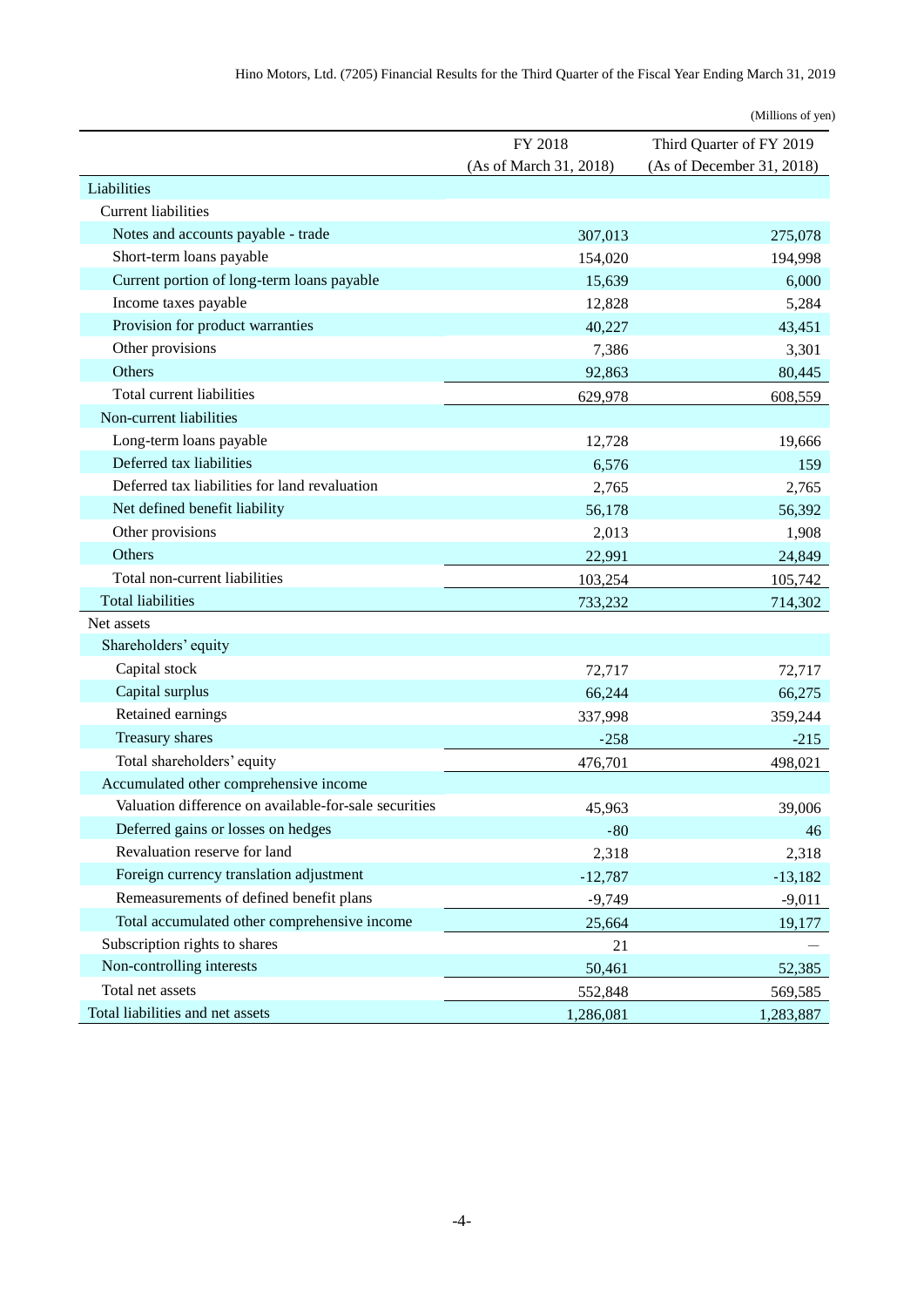# <span id="page-6-0"></span>**(2) Quarterly Consolidated Statements of Income and Quarterly Consolidated Statements of Comprehensive Income**

<span id="page-6-1"></span>[Quarterly Consolidated Statements of Income]

<span id="page-6-2"></span>[Consolidated Third Quarter of FY 2019 and FY 2018 (Cumulative)]

|                                                               |                          | (Millions of yen)        |
|---------------------------------------------------------------|--------------------------|--------------------------|
|                                                               | Third Quarter of FY 2018 | Third Quarter of FY 2019 |
|                                                               | (From April 1, 2017      | (From April 1, 2018      |
|                                                               | to December 31, 2017)    | to December 31, 2018)    |
| Net sales                                                     | 1,328,045                | 1,459,687                |
| Cost of sales                                                 | 1,111,596                | 1,234,740                |
| Gross profit                                                  | 216,449                  | 224,946                  |
| Selling, general and administrative expenses                  |                          |                          |
| Salary and allowances                                         | 37,747                   | 40,404                   |
| Provision for bonuses                                         | 1,459                    | 1,643                    |
| Retirement benefit expenses                                   | 2,392                    | 2,460                    |
| Other                                                         | 113,463                  | 117,331                  |
| Total selling, general and administrative expenses            | 155,062                  | 161,839                  |
| Operating income                                              | 61,386                   | 63,106                   |
| Non-operating income                                          |                          |                          |
| Interest income                                               | 1,135                    | 1,143                    |
| Dividend income                                               | 2,241                    | 2,261                    |
| Foreign exchange gains                                        | 130                      |                          |
| Share of profit of entities accounted for using equity method | 1,180                    | 1,884                    |
| Miscellaneous income                                          | 2,490                    | 2,084                    |
| Total non-operating income                                    | 7,179                    | 7,374                    |
| Non-operating expenses                                        |                          |                          |
| Interest expenses                                             | 3,602                    | 4,178                    |
| Foreign exchange losses                                       |                          | 1,428                    |
| Miscellaneous expenses                                        | 1,578                    | 2,755                    |
| Total non-operating expenses                                  | 5,181                    | 8,363                    |
| Ordinary income                                               | 63,384                   | 62,118                   |
| Extraordinary income                                          |                          |                          |
| Gain on sales of non-current assets                           | 101                      | 618                      |
| Gain on sales of investment securities                        | 2,955                    | $\mathbf{0}$             |
| Other                                                         | 7                        | 61                       |
| Total extraordinary income                                    | 3,064                    | 680                      |
| <b>Extraordinary losses</b>                                   |                          |                          |
| Loss on sales and retirement of non-current assets            | 367                      | 359                      |
| Special costs of quality-related measures                     | 1,510                    | 3,947                    |
| Others                                                        | 148                      | 222                      |
| Total extraordinary losses                                    | 2,026                    | 4,528                    |
| Profit before income taxes                                    | 64,422                   | 58,270                   |
| Income taxes-current                                          | 20,231                   | 15,921                   |
| Income taxes-deferred                                         | $-21$                    | $-155$                   |
| Total income taxes                                            | 20,209                   | 15,765                   |
| Profit                                                        | 44,212                   | 42,504                   |
| Profit attributable to non-controlling interests              | 4,954                    | 4,611                    |
| Profit attributable to owners of parent                       | 39,257                   | 37,892                   |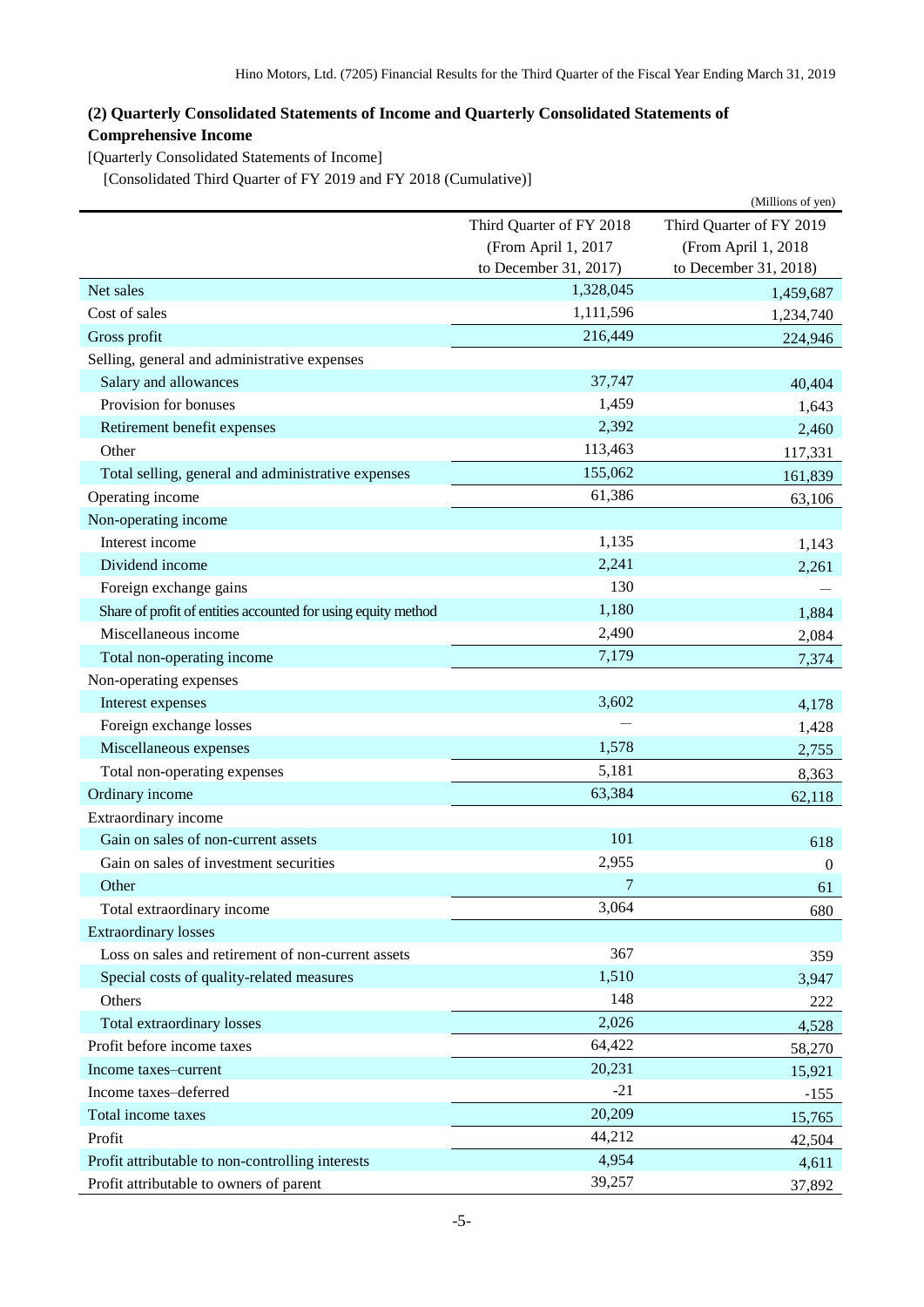<span id="page-7-0"></span>[Quarterly Consolidated Statements of Comprehensive Income]

<span id="page-7-1"></span>[Consolidated Third Quarter of FY 2018 and FY 2017 (Cumulative)]

|                                                                   |                          | (Millions of yen)        |
|-------------------------------------------------------------------|--------------------------|--------------------------|
|                                                                   | Third Quarter of FY 2018 | Third Quarter of FY 2019 |
|                                                                   | (From April 1, 2017      | (From April 1, 2018)     |
|                                                                   | to December $31, 2017$   | to December 31, 2018)    |
| Profit                                                            | 44,212                   | 42,504                   |
| Other comprehensive income                                        |                          |                          |
| Valuation difference on available-for-sale securities             | 8,443                    | $-6,563$                 |
| Deferred gains or losses on hedges                                | $-213$                   | 250                      |
| Foreign currency translation adjustment                           | 2,338                    | $-1,240$                 |
| Remeasurements of defined benefit plans                           | 796                      | 716                      |
| Share of other comprehensive income of entities                   | 2,779                    | $-349$                   |
| Total other comprehensive income                                  | 14,145                   | $-7,186$                 |
| Comprehensive income                                              | 58,357                   | 35,318                   |
| (Comprehensive income attributable to)                            |                          |                          |
| Comprehensive income attributable to owners of<br>parent          | 52,939                   | 31,406                   |
| Comprehensive income attributable to<br>non-controlling interests | 5,417                    | 3,911                    |